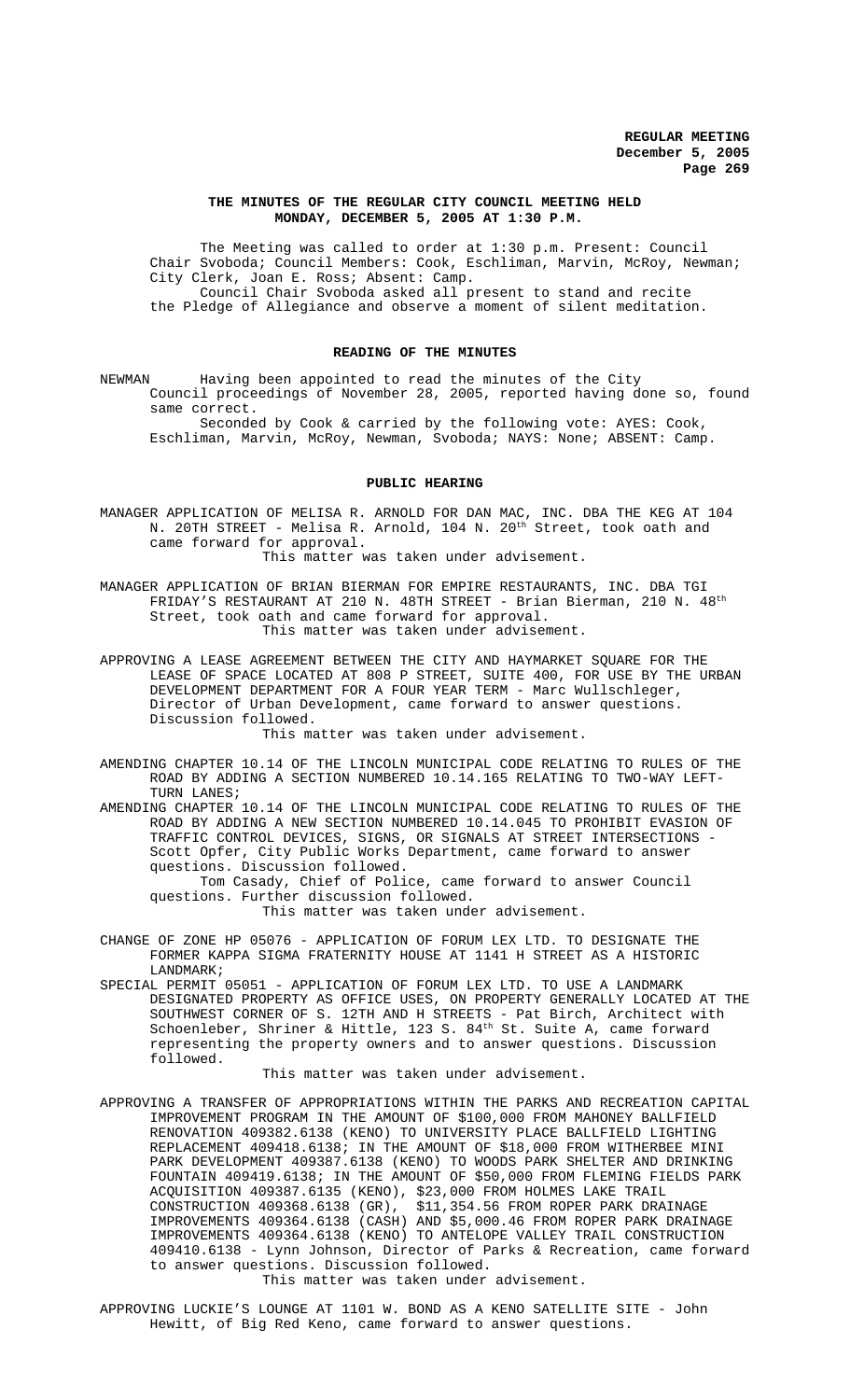This matter was taken under advisement.

APPROVING A CONDITIONAL ZONING AGREEMENT BETWEEN THE CITY AND WHITEHEAD OIL COMPANY FOR THE DEVELOPMENT OF TRAFFIC AND DESIGN CONDITIONS ASSOCIATED WITH A CHANGE OF ZONE FROM R-6 RESIDENTIAL TO B-3 COMMERCIAL ON PROPERTY GENERALLY LOCATED AT 21ST AND K STREETS - Mark Hunzeker, 1045 Lincoln Mall, Suite 200, came forward representing the applicant. Discussion followed.

cecil Stewart, 125 N. 11<sup>th</sup> Street, came forward in opposition concerning safety and welfare, planning, philosophical and aesthetic issues. Further discussion followed.

Nicole Fleck-Tooze, Public Works & Utilities, came forward to answer Council questions. Further discussion followed.

Marvin Krout, Director of Planning, came forward to answer questions. Further discussion followed.

Dana Roper, City Attorney, came forward to answer questions. Further discussion followed.

Greg Czaplewski, Planning Department, came forward to answer questions. Further discussion followed.

Mr. Hunzeker came forward in rebuttal. Further discussion followed.

Ms. Fleck-Tooze came forward to state new information states the site will be out of the flood plane in 2010.

Mark Whitehead, owner of Whitehead Oil Company, came forward to answer questions.

Marc Wullschleger, Director of Urban Development, came forward to answer Council questions.

PRELIMINARY PLAT NO. 05009 - APPLICATION OF LINCOLN NORTH CREEK, LLC TO DEVELOP WEST HOBELMAN ADDITION CONSISTING OF EIGHT COMMERCIAL AND INDUSTRIAL LOTS, INCLUDING WAIVERS AND MODIFICATIONS TO ALLOW SANITARY SEWER TO RUN OPPOSITE STREET GRADE; TO ELIMINATE ON-SITE DETENTION; TO CONSTRUCT SANITARY SEWER ON THE EAST SIDE OF S.W. 14TH PLACE; TO CONSTRUCT WATER ON THE WEST SIDE OF S.W. 14TH PLACE; AND TO ELIMINATE THE REQUIREMENT TO PROVIDE STREET ACCESS TO ADJOINING PROPERTY ON PROPERTY GENERALLY LOCATED AT S.W. 14TH PLACE AND WEST O STREET - Bob Lewis of Engineering Design Consultants, representing the applicant, came forward to answer questions. Discussion followed. This matter was taken under advisement.

TOOK BREAK 3:56 P.M. **RECONVENED 4:10 P.M.** RECONVENED 4:10 P.M.

**\*\* END OF PUBLIC HEARING \*\***

**MISCELLANEOUS - NONE**

**COUNCIL ACTION**

#### **LIQUOR RESOLUTIONS**

MANAGER APPLICATION OF MELISA R. ARNOLD FOR DAN MAC, INC. DBA THE KEG AT 104 N. 20TH STREET- CLERK read the following resolution, introduced by Dan

Marvin, who moved its adoption:<br>A-83661 WHEREAS, Dan Mac, Inc. db WHEREAS, Dan Mac, Inc. dba The Keg located at 104 N. 20th Street, Lincoln, Nebraska has been approved for a Retail Class "C" liquor

license, and now requests that Melisa R. Arnold be named manager; WHEREAS, Melisa R. Arnold appears to be a fit and proper person to

manage said business. NOW, THEREFORE, BE IT RESOLVED by the City Council of the City of Lincoln, Nebraska:

That after hearing duly had as required by law, consideration of the facts of this application, the Nebraska Liquor Control Act, and the pertinent City ordinances, the City Council recommends that Melisa R. Arnold be approved as manager of this business for said licensee. The City Clerk is directed to transmit a copy of this resolution to the Nebraska Liquor Control Commission.

Introduced by Dan Marvin

Seconded by Newman & carried by the following vote: AYES: Cook, Eschliman, Marvin, McRoy, Newman, Svoboda; NAYS: None; ABSENT: Camp.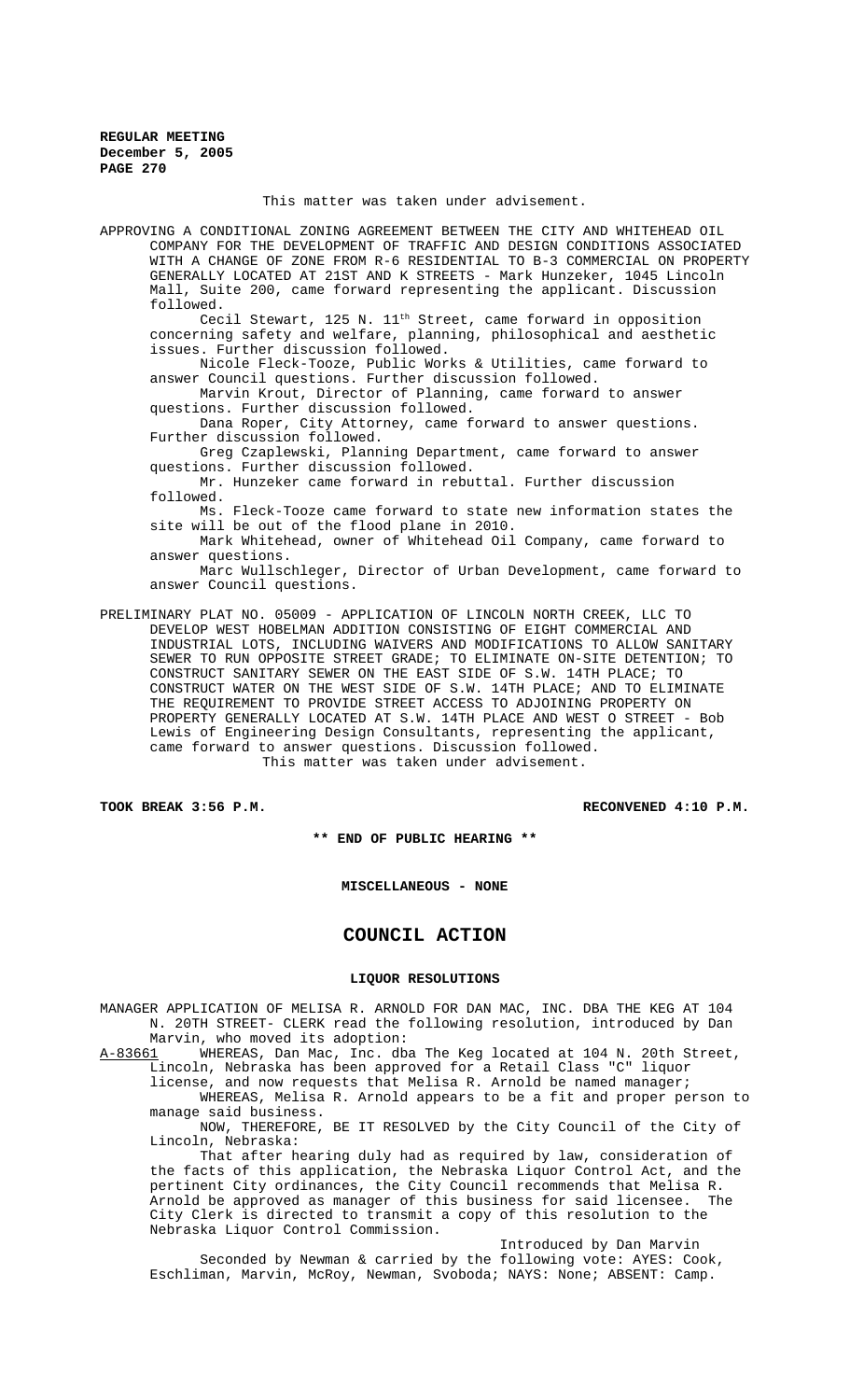MANAGER APPLICATION OF BRIAN BIERMAN FOR EMPIRE RESTAURANTS, INC. DBA TGI FRIDAY'S RESTAURANT AT 210 N. 48TH STREET - CLERK read the following

resolution, introduced by Marvin, who moved its adoption:<br>A-83662 WHEREAS, Empire Restaurants, Inc. dba TGI Friday's WHEREAS, Empire Restaurants, Inc. dba TGI Friday's Restaurant located at 210 N. 48th Street, Lincoln, Nebraska has been approved for a Retail Class "I" liquor license, and now requests that Brian Bierman be named manager;

WHEREAS, Brian Bierman appears to be a fit and proper person to manage said business.

NOW, THEREFORE, BE IT RESOLVED by the City Council of the City of Lincoln, Nebraska:

That after hearing duly had as required by law, consideration of the facts of this application, the Nebraska Liquor Control Act, and the pertinent City ordinances, the City Council recommends that Brian Bierman be approved as manager of this business for said licensee. The City Clerk is directed to transmit a copy of this resolution to the Nebraska Liquor Control Commission.

Introduced by Dan Marvin Seconded by Eischliman & carried by the following vote: AYES: Cook, Eschliman, Marvin, McRoy, Newman, Svoboda; NAYS: None; ABSENT: Camp.

### **ORDINANCES - 2ND READING & RESOLUTIONS**

- APPROVING A LEASE AGREEMENT BETWEEN THE CITY AND HAYMARKET SQUARE FOR THE LEASE OF SPACE LOCATED AT 808 P STREET, SUITE 400, FOR USE BY THE URBAN DEVELOPMENT DEPARTMENT FOR A FOUR YEAR TERM - CLERK read an ordinance, introduced by Patte Newman, accepting and approving a Lease Agreement between the City of Lincoln and Haymarket Square for the lease of office space by the Urban Development Department at 808 P Street, Suite 400, Lincoln, Lancaster County, Nebraska for a four year term commencing March 1, 2006, the second time.
- AMENDING CHAPTER 10.14 OF THE LINCOLN MUNICIPAL CODE RELATING TO RULES OF THE ROAD BY ADDING A SECTION NUMBERED 10.14.165 RELATING TO TWO-WAY LEFT-TURN LANES - CLERK read an ordinance, introduced by Patte Newman, amending Chapter 10.14 of the Lincoln Municipal Code relating to Rules of the Road by adding a new section numbered 10.14.165 relating to Two-Way Left-Turn Lanes, the second time.
- AMENDING CHAPTER 10.14 OF THE LINCOLN MUNICIPAL CODE RELATING TO RULES OF THE ROAD BY ADDING A NEW SECTION NUMBERED 10.14.045 TO PROHIBIT EVASION OF TRAFFIC CONTROL DEVICES, SIGNS, OR SIGNALS AT STREET INTERSECTIONS - CLERK read an ordinance, introduced by Patte Newman, amending Chapter 10.14 of the Lincoln Municipal Code relating to Rules of the Road by adding a new section numbered 10.14.045 to prohibit evasion of traffic control devices, signs, or signals at street intersections, the second time.
- CHANGE OF ZONE HP 05076 APPLICATION OF FORUM LEX LTD. TO DESIGNATE THE FORMER KAPPA SIGMA FRATERNITY HOUSE AT 1141 H STREET AS A HISTORIC LANDMARK - CLERK read an ordinance, introduced by Patte Newman, amending the City of Lincoln District Map attached to and made a part of Title 27 of the Lincoln Municipal Code by designating certain property as a landmark, the second time.
- SPECIAL PERMIT 05051 APPLICATION OF FORUM LEX LTD. TO USE A LANDMARK DESIGNATED PROPERTY AS OFFICE USES, ON PROPERTY GENERALLY LOCATED AT THE SOUTHWEST CORNER OF S. 12TH AND H STREETS.
- APPROVING A TRANSFER OF APPROPRIATIONS WITHIN THE PARKS AND RECREATION CAPITAL IMPROVEMENT PROGRAM IN THE AMOUNT OF \$100,000 FROM MAHONEY BALLFIELD RENOVATION 409382.6138 (KENO) TO UNIVERSITY PLACE BALLFIELD LIGHTING REPLACEMENT 409418.6138; IN THE AMOUNT OF \$18,000 FROM WITHERBEE MINI PARK DEVELOPMENT 409387.6138 (KENO) TO WOODS PARK SHELTER AND DRINKING FOUNTAIN 409419.6138; IN THE AMOUNT OF \$50,000 FROM FLEMING FIELDS PARK ACQUISITION 409387.6135 (KENO), \$23,000 FROM HOLMES LAKE TRAIL CONSTRUCTION 409368.6138 (GR), \$11,354.56 FROM ROPER PARK DRAINAGE IMPROVEMENTS 409364.6138 (CASH) AND \$5,000.46 FROM ROPER PARK DRAINAGE IMPROVEMENTS 409364.6138 (KENO) TO ANTELOPE VALLEY TRAIL CONSTRUCTION 409410.6138 - CLERK read an ordinance, introduced by Patte Newman, approving the transfer of unspent and unencumbered appropriations and cash (if any) between certain capital improvement projects within the Parks and Recreation Department, the second time.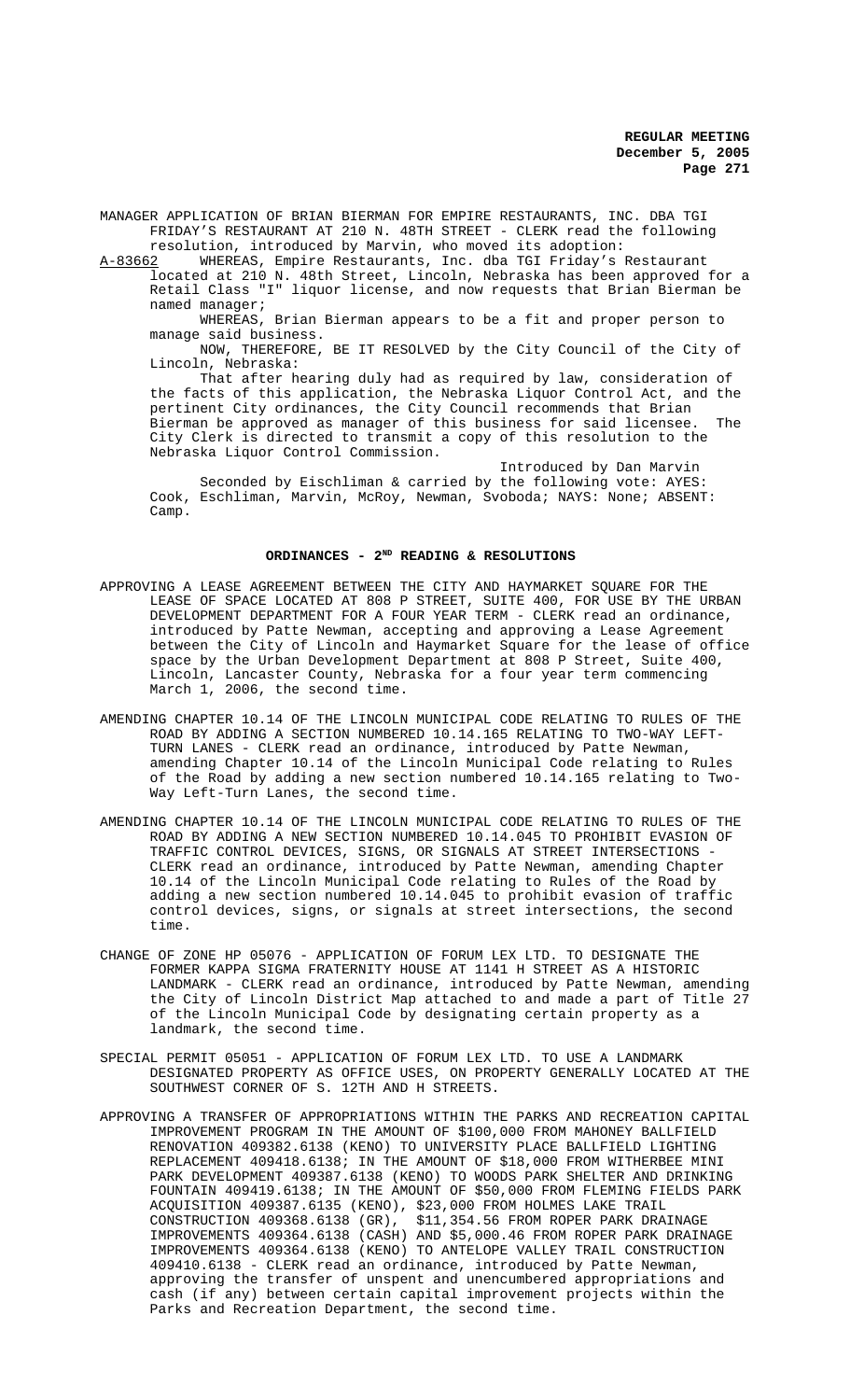#### **RESOLUTIONS**

APPROVING LUCKIE'S LOUNGE AT 1101 W. BOND AS A KENO SATELLITE SITE. HEARING ON THE LINCOLN ELECTRIC SYSTEM ANNUAL BUDGET FOR 2006 - CLERK read the following resolution, introduced by Annette McRoy, who moved its adoption:<br><u>A-83663</u> WHE WHEREAS, the City of Lincoln and the County of Lancaster, Nebraska have entered into an Interlocal Agreement for the purposes of providing for joint City-County keno lottery; and WHEREAS, the City has entered into a contract for the operation of keno type lottery with Lincoln's Big Red Keno, Ltd., a Nebraska limited partnership; and

WHEREAS, Section 5 of the Interlocal Agreement and Section 3(b) of the Keno contract grant the City the authority to approve all satellite locations within the corporate limits of Lincoln; and

WHEREAS, all requirements under the Interlocal Agreement and the Keno contract governing the establishment and location of keno satellite sites have been met.

NOW, THEREFORE, BE IT RESOLVED by the City Council of the City of Lincoln, Nebraska that a keno satellite site is hereby authorized at the location of Luckie's Lounge, 1101 W. Bond, Lincoln, NE 68521.

The City Clerk is directed to return an executed copy of this Resolution to Luckie's Lounge, and a copy to Lincoln's Big Red Keno, Ltd.

Introduced by Annette McRoy Seconded by Newman & carried by the following vote: AYES: Cook, Marvin, McRoy, Newman, Svoboda; NAYS: Eschliman; ABSENT: Camp.

ACCEPTING THE REPORT OF NEW AND PENDING CLAIMS AGAINST THE CITY AND APPROVING DISPOSITION OF CLAIMS SET FORTH FOR THE PERIOD OF NOVEMBER 1 - 15, 2005 - CLERK read the following resolution, introduced by Patte Newman, who

moved its adoption:<br>A-83664 BE IT RESOLVE BE IT RESOLVED by the City Council of the City of Lincoln, Nebraska:

That the claims listed in the attached report, marked as Exhibit "A", dated November 16, 2005, of various new and pending tort claims filed against the City of Lincoln with the Office of the City Attorney or the Office of the City Clerk, as well as claims which have been disposed of, are hereby received as required by Neb. Rev. Stat. § 13-905 (Reissue 1997). The dispositions of claims by the Office of the City Attorney, as shown by the attached report, are hereby approved:

| DENIED                 |              | ALLOWED OR SETTLED                        |            |
|------------------------|--------------|-------------------------------------------|------------|
| Kevin & Lauren Connick | NAS*         | State Farm Insurance (Claim #27-7708-188) |            |
| Edward Weisser         | 116.00<br>Ŝ. | and Christine Gillespie                   | \$3,677.56 |
| Amy Best               | 442.25       | James L. Wortman/J&M Foundations          | 2,000.00   |
| Transport Plus         |              | Melissa Eckert<br>NAS*                    | 5,000.00   |
| Alexa Duffy            | 1,072.69     | Stacy Mueller                             | 794.20     |
|                        |              | Motor Club Insurance Association          | 1,315.00   |
|                        |              | Dorothy Porath                            | 1,252.38   |
|                        |              | Teri Chambers                             | 1,420.61   |
|                        |              | Jessica Bixenmann                         | 1,639.28   |
|                        |              | Jack Peters                               | 310.09     |
|                        |              | Michael & Judy McMeekin                   | 329.18     |
|                        |              | Jeffrey Needels                           | 531.30     |

\*No Amount Specified.

The City Attorney is hereby directed to mail to the various claimants listed herein a copy of this resolution which shows the final disposition of their claim.

Introduced by Patte Newman

Seconded by Marvin & carried by the following vote: AYES: Cook, Eschliman, Marvin, McRoy, Newman, Svoboda; NAYS: None; ABSENT: Camp.

APPROVING A WAIVER OF THE DESIGN STANDARDS FOR VEHICLE STACKING FOR THE PROPOSED HS BANK BRANCH AT 5560 SOUTH 48TH STREET TO REDUCE THE DRIVE-THRU TELLER STACKING BY ONE VEHICLE - PRIOR to reading:

COOK Moved to continue public hearing on Bill No. 05R-287 to December 12, 2005.

Seconded by Marvin & carried by the following vote: AYES: Cook, Eschliman, Marvin, McRoy, Newman, Svoboda; NAYS: None; ABSENT: Camp.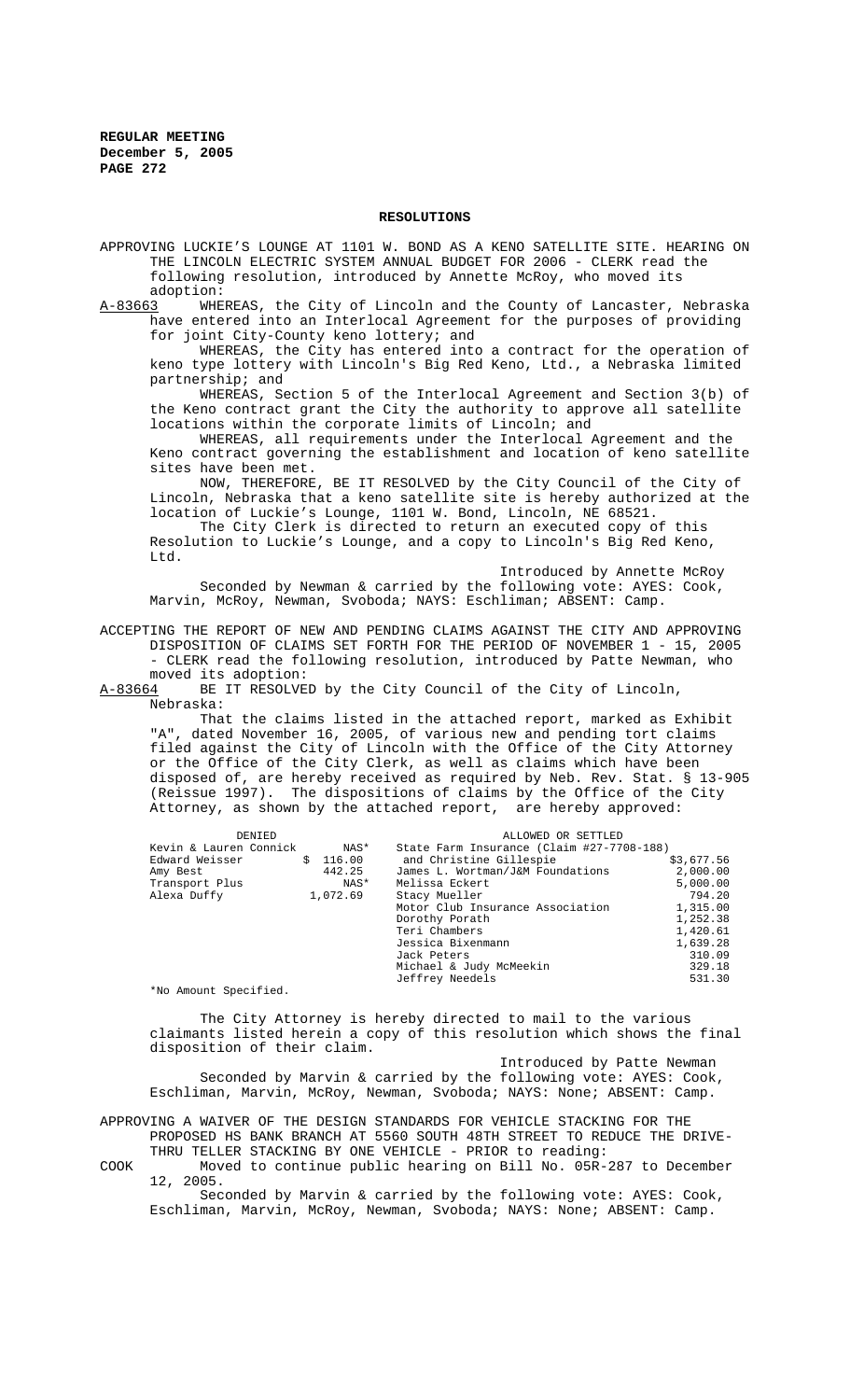APPROVING A CONDITIONAL ZONING AGREEMENT BETWEEN THE CITY AND WHITEHEAD OIL COMPANY FOR THE DEVELOPMENT OF TRAFFIC AND DESIGN CONDITIONS ASSOCIATED WITH A CHANGE OF ZONE FROM R-6 RESIDENTIAL TO B-3 COMMERCIAL ON PROPERTY GENERALLY LOCATED AT 21ST AND K STREETS - CLERK read the following resolution, introduced by Patte Newman, who moved its adoption: Seconded by Eschliman & tied by the following vote: AYES: Eschliman, McRoy, Svoboda; NAYS: Cook, Marvin, Newman; ABSENT: Camp. **Due to a tie vote, action was delayed on this item for one week to December 12, 2005.**

APPROVING A CONTRACT BETWEEN THE CITY AND LINCOLN PUBLIC SCHOOLS TO ALLOW THE CITY TO USE LPS BUSES FOR EMERGENCY EVACUATION OF MEMBERS OF THE PUBLIC DURING EMERGENCY OR CRISIS SITUATIONS THAT POSE A THREAT TO THEIR HEALTH, SAFETY, OR WELL-BEING - CLERK read the following resolution, introduced by Patte Newman, who moved its adoption:<br>A-83665 BE IT RESOLVED by the City Council of the Cit

BE IT RESOLVED by the City Council of the City of Lincoln, Nebraska:

That the attached Contract for Emergency Use of School Bus between the City of Lincoln, Nebraska and Lancaster County School District 55- 0001, aka Lincoln Public Schools, to allow the City to use Lincoln Public Schools buses for emergency evacuation of members of the public during emergency or crisis situations that pose a threat to their health, safety, or well-being, upon the terms and conditions set forth in said Contract, which is attached hereto marked as Attachment "A", is hereby approved and the Mayor is authorized to execute the same on behalf of the City of Lincoln.

The City Clerk is directed to forward one fully executed original of said Agreement to Larry Worth, StarTran, for transmittal to Lincoln Public Schools.

Introduced by Patte Newman Seconded by Marvin & carried by the following vote: AYES: Cook, Eschliman, Marvin, McRoy, Newman, Svoboda; NAYS: None; ABSENT: Camp.

PRELIMINARY PLAT NO. 05009 - APPLICATION OF LINCOLN NORTH CREEK, LLC TO DEVELOP WEST HOBELMAN ADDITION CONSISTING OF EIGHT COMMERCIAL AND INDUSTRIAL LOTS, INCLUDING WAIVERS AND MODIFICATIONS TO ALLOW SANITARY SEWER TO RUN OPPOSITE STREET GRADE; TO ELIMINATE ON-SITE DETENTION; TO CONSTRUCT SANITARY SEWER ON THE EAST SIDE OF S.W. 14TH PLACE; TO CONSTRUCT WATER ON THE WEST SIDE OF S.W. 14TH PLACE; AND TO ELIMINATE THE REQUIREMENT TO PROVIDE STREET ACCESS TO ADJOINING PROPERTY ON PROPERTY GENERALLY LOCATED AT S.W. 14TH PLACE AND WEST O STREET - CLERK read the following resolution, introduced by Patte Newman, who moved its adoption:<br>A-83666 WHEF

WHEREAS, Lincoln North Creek, LLC has submitted the preliminary plat of West Hobelman Addition for acceptance and approval, together with a request to waive City of Lincoln Design Standards and Land Subdivision Ordinance requirements to allow sanitary sewer to run opposite street grade, to eliminate on-site detention, to construct sanitary sewer on the east side of S.W. 14th Place, to construct water on the west side of S.W. 14th Place, and to eliminate street access to adjoining property, on property generally located at S.W. 14th Place and West O Street; and

WHEREAS, the Lincoln City - Lancaster County Planning Commission has reviewed said preliminary plat and has recommended conditional approval of said plat.

NOW, THEREFORE, BE IT RESOLVED by the City Council of the City of Lincoln, Nebraska:

That the preliminary plat of West Hobelman Addition, located west of S.W. 14th Place and West O Street as submitted by Lincoln North Creek, LLC, is hereby accepted and approved, subject to the following terms and conditions:

1. Complete the following instructions and submit revised documents and plans along with 6 copies to the Planning Department office. Once approved, the preliminary plat will be signed by the Chair of the Planning Commission certifying approval. These documents and plans are required by ordinance or design standards. Revise the preliminary plat as follows:

a. Complete revisions and provide documentation as requested in Analysis paragraph 6 of the June 10, 2005 Lincoln City/Lancaster County Planning Staff Report prepared by Greg Czaplewski, to the satisfaction of the Public Works and Parks and Recreation Departments, except #6.3 and #6.4.<br>b. Add as note indi

Add as note indicating street trees will be shown with final plats.

c. Show required LES easements.<br>d. List all waivers that are gr

List all waivers that are granted.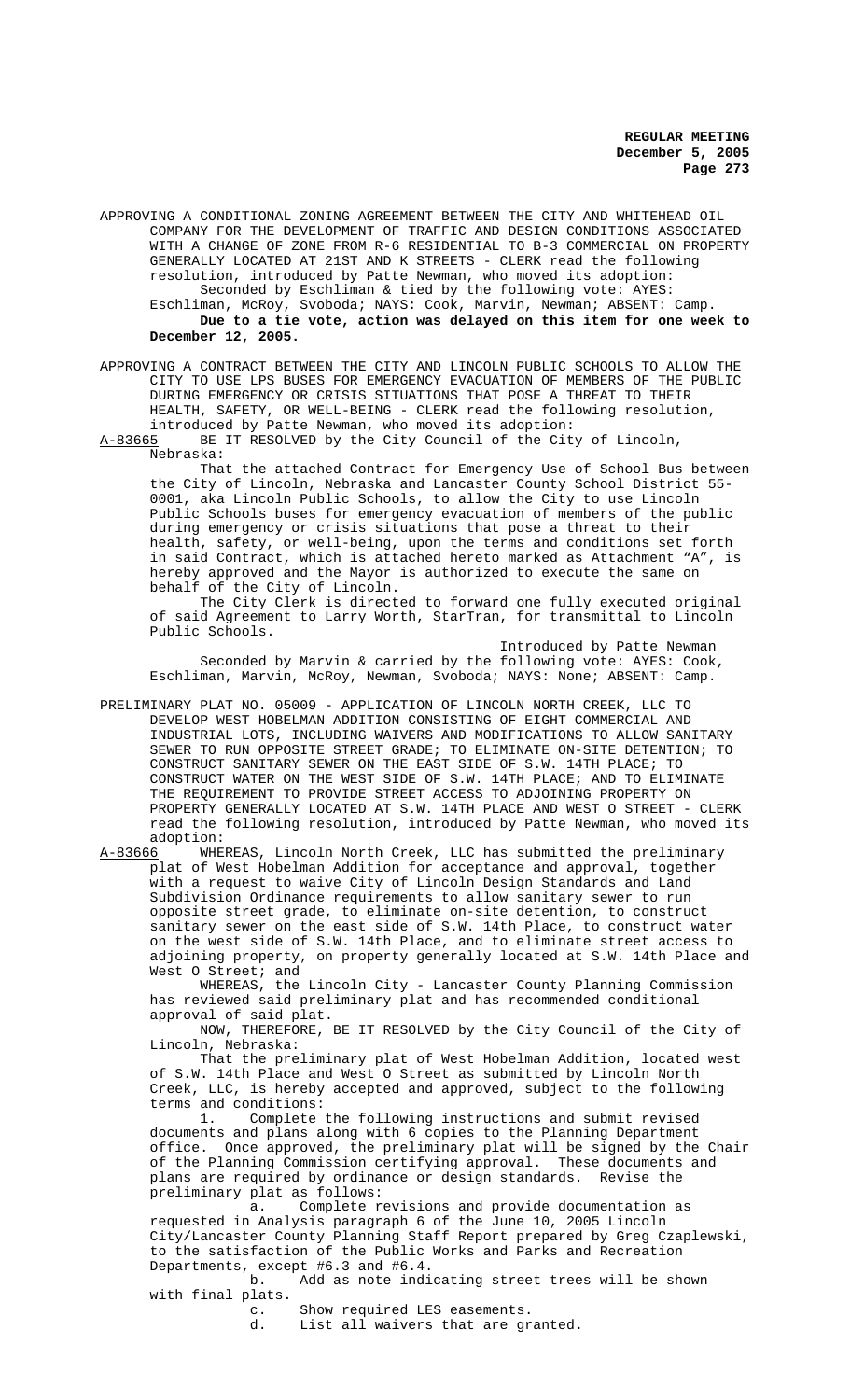e. Show sanitary sewer constructed at minimum grade and less than 15 feet below grade, unless the waiver request is approved by City Council.<br>2. F

Final Plats will be approved by the Planning Director after: a. The public streets, private roadway improvements, sidewalks, sanitary sewer system, water system, drainage facilities, land preparation and grading, sediment and erosions control measures, storm water detention/retention facilities, drainageway improvements, street lights, landscaping screens, street trees, temporary turnaround and barricades, and street name signs have been completed or the subdivider has submitted a bond or an escrow of security agreement to guarantee their completion.

b. The easternmost existing driveway return is removed and replaced with curb, gutter, and sidewalk or a bond is posted to guarantee the completion of such work.<br>3. The City Council finds tha

The City Council finds that the tract to be subdivided is surrounded by such development or unusual conditions that strict application of the subdivision requirements would result in actual difficulties or substantial hardship and the following modifications to

the subdivision requirements are therefore approved:<br>a. The requirement of Section 3.6 of The requirement of Section 3.6 of the Sanitary Design Standards that the slope of the sanitary sewer should parallel the slope of the street is waived to allow the construction of sanitary sewer running opposite street grades as shown, provided that the maximum depth of sanitary sewer mains are not exceeded as a result of this waiver.<br>
h The requirement of Section 4.1 of the Storm Water The requirement of Section 4.1 of the Storm Water

Design Standards requiring on-site detention is hereby waived.<br>
c. The requirement of Section 3.4 of the Sanita

The requirement of Section 3.4 of the Sanitary Sewer Design Standards that sanitary sewers should generally be located on the west side of the street is hereby waived to allow sanitary sewer on the east side of S.W. 14th Place.

d. The requirement of Section 3.2 of the Water Main Design Standards that water mains be located on the east side of the street is hereby waived to allow water mains to be constructed on the west side of S.W. 14th Place.

e. The requirement of Lincoln Municipal Code Section 26.23.030 that where there are no adjoining subdivisions in existence at the time of subdivision review, proper projection of streets from the subdivision into adjacent land should be provided by the subdivider is hereby waived.

Introduced by Patte Newman Seconded by Eschliman & carried by the following vote: AYES: Cook, Eschliman, Marvin, McRoy, Newman, Svoboda; NAYS: None; ABSENT: Camp.

### **PETITIONS & COMMUNICATIONS**

- SETTING THE HEARING DATE OF MONDAY, DECEMBER 19, 2005 AT 1:30 P.M. FOR A MANAGER APP. OF KEITH DRAGOO FOR RED ROBIN INTERNATIONAL, INC. DBA RED ROBIN AMERICA'S GOURMET BURGERS & SPIRITS AT 2707 PINE LAKE ROAD - CLERK read the following resolution, introduced by Jonathan Cook, who moved its adoption:<br><u>A-83668</u> BE IT R
- BE IT RESOLVED by the City Council, of the City of Lincoln, that a hearing date is hereby set for Monday, December 19, 2005, at 1:30 p.m. or as soon thereafter as possible in the City Council Chambers, County-City Building, 555 S. 10th St., Lincoln, NE, for the Manager Application of Keith Dragoo, for Red Robin International, Inc. dba Red Robin America's Gourmet Burgers & Spirits located at 2707 Pine Lake Road. If the Police Dept. is unable to complete the investigation by said time, a new hearing date will be set.

Introduced by Jonathan Cook Seconded by Marvin & carried by the following vote: AYES: Cook, Eschliman, Marvin, McRoy, Newman, Svoboda; NAYS: None; ABSENT: Camp.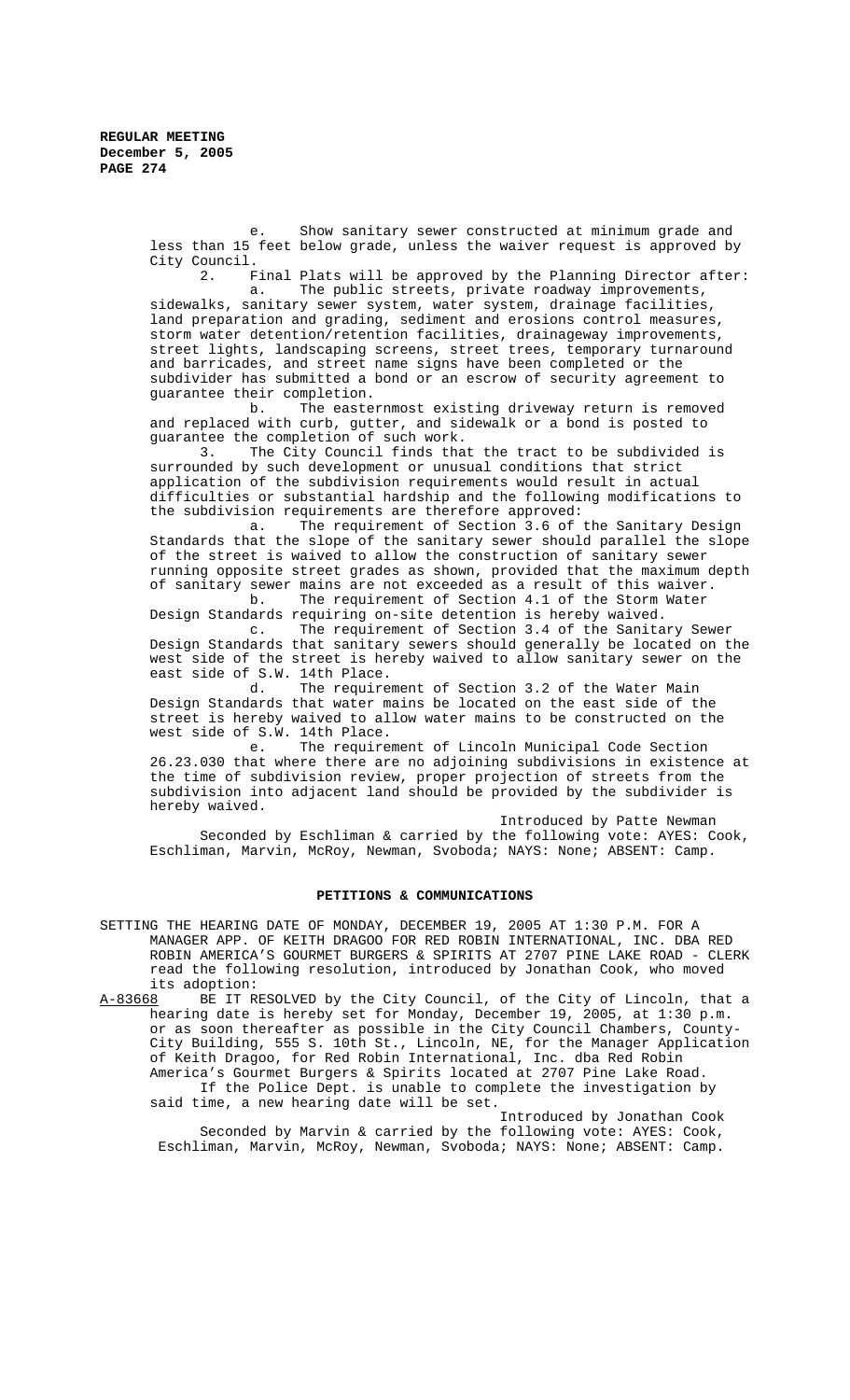SETTING THE HEARING DATE OF MONDAY, DECEMBER 19, 2005 AT 1:30 P.M. FOR APP. OF MARTI'S INC DBA MARTI'S BAR & GRILL FOR A CLASS "C" LIQUOR LICENSE AT 1409 O STREET - CLERK read the following resolution,

introduced by Jonathan Cook, who moved its adoption:<br>A-83669 BE IT RESOLVED by the City Council, of the City BE IT RESOLVED by the City Council, of the City of Lincoln, that a

hearing date is hereby set for Monday, December 19, 2005, at 1:30 p.m. or as soon thereafter as possible in the City Council Chambers, County-City Building, 555 S. 10th St., Lincoln, NE, for the Class "C" Liquor License Application of Marti's, Inc. dba Marti's Bar & Grill located at 1409 "O" Street.

If the Police Dept. is unable to complete the investigation by said time, a new hearing date will be set.

Introduced by Jonathan Cook Seconded by Marvin & carried by the following vote: AYES: Cook, Eschliman, Marvin, McRoy, Newman, Svoboda; NAYS: None; ABSENT: Camp.

- SETTING THE HEARING DATE OF MONDAY, DECEMBER 19, 2005 AT 1:30 P.M. FOR APP. OF THE WATERING HOLE WEST FOR A CLASS "C" LIQUOR LICENSE AT 1550 CODDINGTON AVE - CLERK read the following resolution, introduced by Jonathan Cook, who moved its adoption:
- A-83670 BE IT RESOLVED by the City Council, of the City of Lincoln, that a hearing date is hereby set for Monday, December 19, 2005, at 1:30 p.m. or as soon thereafter as possible in the City Council Chambers, County-City Building, 555 S. 10th St., Lincoln, NE, for the Class "C" Liquor License Application of Bugeater Investments, Inc. dba The Watering Hole West located at 1550 Coddington Ave.

If the Police Dept. is unable to complete the investigation by said time, a new hearing date will be set.

Introduced by Jonathan Cook Seconded by Marvin & carried by the following vote: AYES: Cook, Eschliman, Marvin, McRoy, Newman, Svoboda; NAYS: None; ABSENT: Camp.

## **REPORTS OF CITY OFFICERS**

- REPORT FROM CITY TREASURER FOR CASH ON HAND AT THE CLOSE OF BUSINESS OCTOBER 31, 2005 - CLERK presented said report which was placed on file in the Office of the City Clerk. **(5-21)**
- CLERK'S LETTER AND MAYOR'S APPROVAL OF ORDINANCES & RESOLUTIONS PASSED BY COUNCIL ON NOVEMBER 28, 2005 - CLERK presented said report which was placed on file in the Office of the City Clerk.

RESOLUTION APPROVING THE DISTRIBUTION OF FUNDS REPRESENTING INTEREST EARNINGS ON SHORT-TERM INVESTMENTS OF IDLE FUNDS DURING THE MONTH ENDED OCTOBER 31, 2005 - CLERK read the following resolution, introduced by Jonathan Cook, who moved its adoption:<br>A-83667 BE IT RESOLVED by the C

BE IT RESOLVED by the City Council of the City of Lincoln, Nebraska:

That during the month ended October 31, 2005, \$824,096.98 was earned from the investments of "IDLE FUNDS". The same is hereby distributed to the various funds on a pro-rata basis using the balance of each fund and allocating a portion of the interest on the ratio that such balance bears to the total of all fund balances.

Introduced by Jonathan Cook Seconded by Marvin & carried by the following vote: AYES: Cook, Eschliman, Marvin, McRoy, Newman, Svoboda; NAYS: None; ABSENT: Camp.

LINCOLN WATER & WASTEWATER SYSTEM RECAPITULATION OF DAILY CASH RECEIPTS FOR NOVEMBER 2005 - CLERK presented said report which was placed on file in the Office of the City Clerk. **(8-71)**

### ORDINANCES - 1<sup>st</sup> READING & ASSOCIATED RESOLUTIONS

CHANGE OF ZONE 05070A - AMENDING CHAPTER 27.53 OF THE LINCOLN MUNICIPAL CODE RELATING TO FLOOD REGULATIONS FOR NEW GROWTH AREAS BY AMENDING SECTION 27.53.030 TO PROVIDE DEVELOPMENT STANDARDS ON PROPERTY LOCATED IN THE FLOODWAY, FLOODPLAIN OR FLOODPRONE AREA. (Related Items: 05-175, 05-177, 05-176, 05-178, 05R-283, 05R-285) - CLERK read an ordinance, introduced by Jonathan Cook, AN ORDINANCE amending Chapter 27.53 of the Lincoln Municipal Code relating to Flood Regulations for New Growth Areas by amending Section 27.53.030 to provide development standards on property located in the floodway, floodplain or floodprone area; and repealing Section 27.53.030 of the Lincoln Municipal Code as hitherto existing,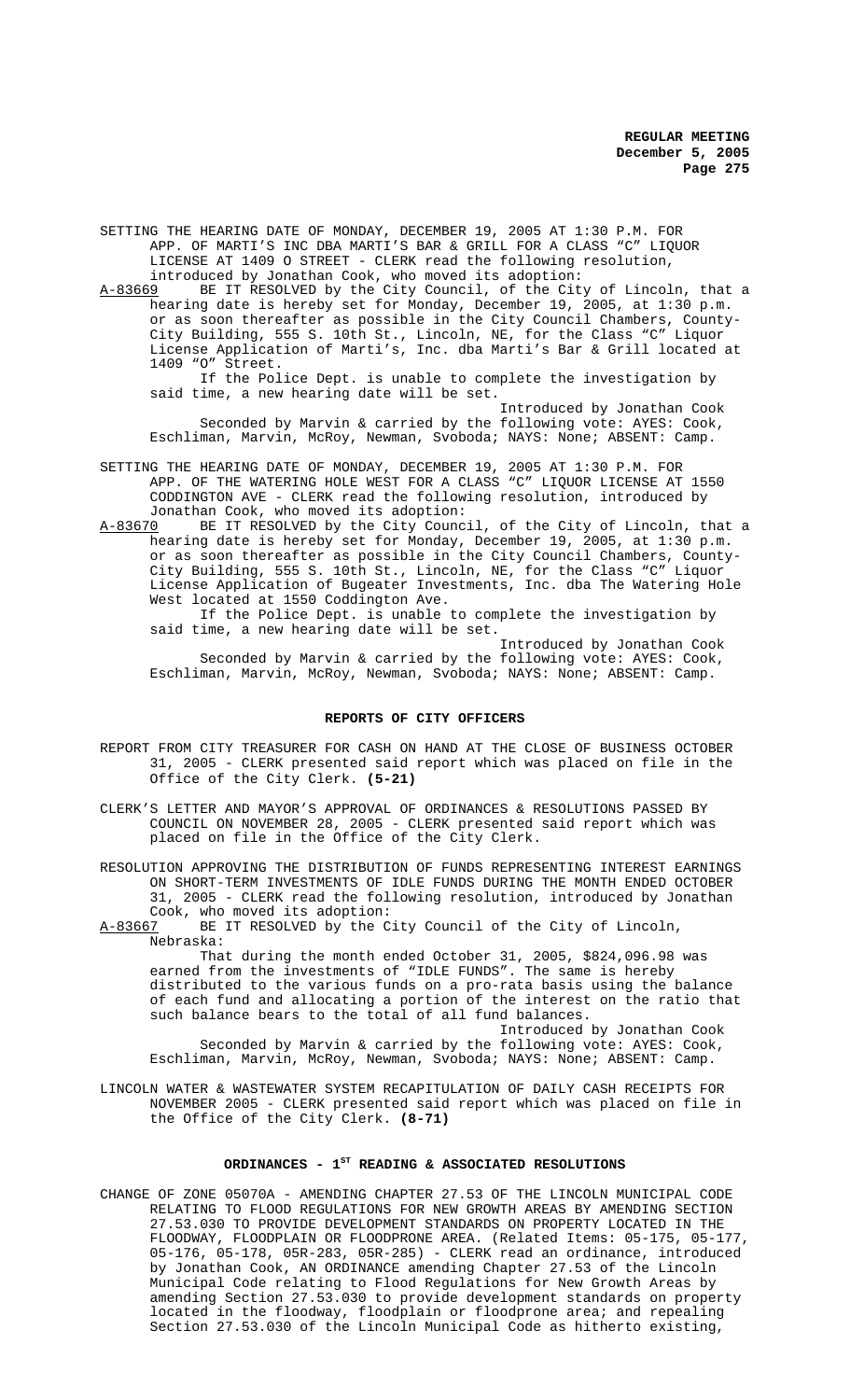the first time.

- CHANGE OF ZONE 05070B AMENDING CHAPTER 27.52 OF THE LINCOLN MUNICIPAL CODE RELATING TO FLOOD REGULATIONS FOR THE EXISTING URBAN AREA BY AMENDING SECTION 27.52.010 TO ADD A REFERENCE TO FLOODPRONE AREA; BY AMENDING SECTION 27.52.020 TO ADD A DEFINITION FOR "FLOODPRONE AREA" AND A DEFINITION FOR "WATERSHED MASTER PLAN"; BY AMENDING SECTION 27.52.030 TO ADD STANDARDS FOR DEVELOPMENT WITHIN THE FLOODPRONE AREAS, TO PROHIBIT DEVELOPMENT WITHIN THE FLOODWAY EXCEPT AS PROVIDED IN THE GENERAL STANDARDS, AND TO PROVIDE THAT THE FLOODWAY SHALL BE THE AREA AS DESIGNATED BY THE FEDERAL EMERGENCY MANAGEMENT AGENCY OR BY HYDROLOGIC AND HYDRAULIC STUDIES APPROVED BY THE CITY WHERE THIS INFORMATION IS THE BEST AVAILABLE INFORMATION; BY AMENDING SECTION 27.52.040 TO INCLUDE FLOODPRONE AREAS; AND BY AMENDING SECTION 27.52.050 TO INCLUDE FLOODPRONE AREAS. (Related Items: 05-175, 05-177, 05-176, 05-178, 05R-283, 05R-285) - CLERK read an ordinance, introduced by Jonathan Cook, AN ORDINANCE amending Chapter 27.52 of the Lincoln Municipal Code relating to Flood Regulations for the Existing Urban Area by amending Section 27.52.010 to add a reference to floodprone area; by amending Sections 27.52.020 to add a definition for "floodprone area" and a definition for "Watershed Master Plan"; by amending Section 27.52.030 to prohibit development within the floodway, floodplain or floodprone areas as provided in the general standards and to provide that the floodway shall be the area as designated by the Federal Emergency Management Agency or by hydrologic and hydraulic studies approved by the City where this information is the best available information; by amending Section 27.52.040 to include floodprone areas; by amending Section 27.52.050 to include floodprone areas; and by repealing Sections 27.52.010, 27.52.020, 27.52.030, 27.52.040 and 27.52.050 of the Lincoln Municipal Code as hitherto existing, the first time.
- MISCELLANEOUS NO. 05023A AMENDING CHAPTER 26.24 OF THE LINCOLN MUNICIPAL CODE RELATING TO FLOOD REGULATIONS FOR THE EXISTING URBAN AREA BY AMENDING SECTION 26.24.010 TO ADD A DEFINITION FOR "FLOODPRONE AREA"; BY AMENDING SECTION 26.24.020 TO PROVIDE PLATTING AND SUBDIVISION RESTRICTIONS ON LAND LOCATED IN THE FLOODWAY, FLOODPLAIN OR FLOODPRONE AREAS; BY AMENDING SECTION 26.24.030 TO REQUIRE ADDITIONAL INFORMATION TO BE SHOWN ON THE PRELIMINARY PLAT IF THE SUBDIVISION IS LOCATED IN THE FLOODPRONE AREAS. (Related Items: 05-175, 05-177, 05-176, 05-178, 05R-283, 05R-285) - CLERK read an ordinance, introduced by Jonathan Cook, AN ORDINANCE amending Chapter 26.24 of the Lincoln Municipal Code relating to Flood Regulations for the Existing Urban Area by amending Section 26.24.010 to add a definition for "floodprone area"; by amending Section 26.24.020 to provide platting and subdivision restrictions on land located in the floodway, floodplain or floodprone areas; by amending Section 26.24.030 to require additional information to be shown on the preliminary plat if the subdivision is located in the floodprone area; and repealing Sections 26.24.010, 26.24.020, and 26.24.030 of the Lincoln Municipal Code as hitherto existing, the first time.
- MISCELLANEOUS NO. 05023B AMENDING CHAPTER 26.25 OF THE LINCOLN MUNICIPAL CODE RELATING TO FLOOD REGULATIONS FOR NEW GROWTH AREAS BY AMENDING SECTION 26.25.020 TO PROVIDE PLATTING AND SUBDIVISION RESTRICTIONS ON LAND LOCATED IN THE FLOODWAY, FLOODPLAIN OR FLOODPRONE AREAS. (Related Items: 05-175, 05-177, 05-176, 05-178, 05R-283, 05R-285) - CLERK read an ordinance, introduced by Jonathan Cook, AN ORDINANCE amending Chapter 26.25 of the Lincoln Municipal Code relating to Flood Regulations of the New Growth Areas by amending Section 26.25.020 to provide platting and subdivision restrictions on land located in the floodway, floodplain or floodprone areas and repealing Section 26.25.020 of the Lincoln Municipal Code as hitherto existing, the first time.
- TO FORMALLY RECOGNIZE THE BEAL SLOUGH 100-YEAR FLOODPRONE AREAS AND REVISED FLOODWAY, INCLUDING UPDATED FLOOD ELEVATIONS, AS THE BEST AVAILABLE INFORMATION FOR LOCAL FLOOD REGULATION PURPOSES. (Related Items: 05-175, 05-177, 05-176, 05-178, 05R-283, 05R-285).
- TO UPDATE A PORTION OF THE STEVENS CREEK 100-YEAR FLOODPRONE AREAS AND REVISED FLOODWAY MAP ADOPTED IN 2004, INCLUDING UPDATED FLOOD ELEVATIONS, AS THE BEST AVAILABLE INFORMATION FOR LOCAL FLOOD REGULATION PURPOSES. (Related Items: 05-175, 05-177, 05-176, 05-178, 05R-283, 05R-285).
- TO FORMALLY RECOGNIZE THE SOUTHEAST UPPER SALT CREEK 100-YEAR FLOODPRONE AREAS, INCLUDING UPDATED FLOOD ELEVATIONS, AS THE BEST AVAILABLE INFORMATION FOR LOCAL FLOOD REGULATION PURPOSES. (Related Items: 05R-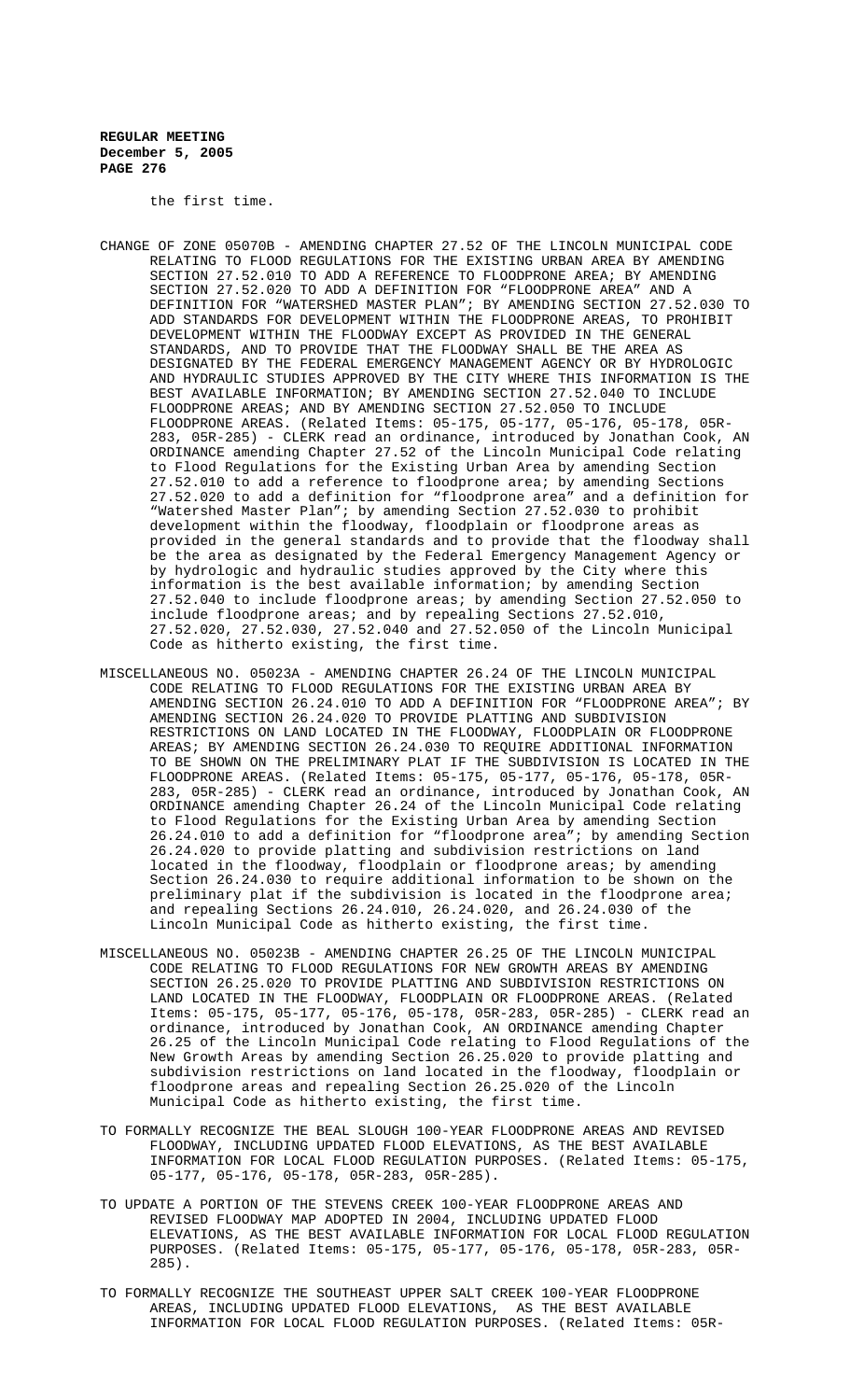282, 05R-284).

- TO FORMALLY RECOGNIZE THE CARDWELL BRANCH 100-YEAR FLOODPRONE AREAS AND REVISED FLOODWAY, INCLUDING UPDATED FLOOD ELEVATIONS, AS THE BEST AVAILABLE INFORMATION FOR LOCAL FLOOD REGULATION PURPOSES. (Related Items: 05R-282, 05R-284).
- AMENDING CHAPTER 10.14 OF THE LINCOLN MUNICIPAL CODE TO ALLOW U-TURNS AT STREET INTERSECTIONS, EXCEPT WHERE SPECIFICALLY PROHIBITED, BY AMENDING SECTION 10.14.040 RELATING TO RIGHT-OF-WAY; AMENDING SECTION 10.14.170 RELATING TO TURNING MOVEMENTS AND REQUIRED SIGNALS; AMENDING SECTION 10.14.180 RELATING TO SIGNALS BY HAND AND ARM OR SIGNAL LAMPS; AMENDING SECTION 10.14.190 RELATING TO REQUIRED POSITION AND METHOD OF TURNING AT INTERSECTIONS; AMENDING SECTION 10.14.200 RELATING TO U-TURN ONLY AT STREET INTERSECTIONS; REPEALING SECTION 10.14.210 RELATING TO TURNS ON ARTERIAL STREETS IN CONGESTED DISTRICT; AND AMENDING SECTION 10.14.220 RELATING TO TURNS RESTRICTED AT INTERSECTIONS WITH AUTOMATIC SIGNALS CLERK read an ordinance, introduced by Jonathan Cook, AN ORDINANCE amending Chapter 10.14 of the Lincoln Municipal Code to allow U-turns at street intersections, except where specifically prohibited, by amending Section 10.14.040 relating to Right-of-way; amending Section 10.14.170 relating to Turning Movements and Required Signals; amending Section 10.14.180 relating to Signals by Hand and Arm or Signal Lamps; amending Section 10.14.190 relating to Required Position and Method of Turning at Intersections; amending Section 10.14.200 relating to U-turn Only at Street Intersections; repealing Section 10.14.210 relating to Turns on Arterial Streets in Congested District; amending Section 10.14.220 relating to Turns Restricted at Intersections With Automatic Signals; and repealing Sections 10.14.040, 10.14.170, 10.14.180, 10.14.190, 10.14.200, and 10.14.220 of the Lincoln Municipal Code as hitherto existing, the first time.

### ORDINANCES - 3<sup>RD</sup> READING & RESOLUTIONS

CHANGE OF ZONE 05067 - APPLICATION OF WHITEHEAD OIL COMPANY FOR A CHANGE OF ZONE FROM R-6 RESIDENTIAL DISTRICT TO B-3 LINCOLN CENTER BUSINESS DISTRICT ON PROPERTY GENERALLY LOCATED AT 2100 K STREET - CLERK read an ordinance, introduced by Annette McRoy, amending the Lincoln Zoning District Maps attached to and made a part of Title 27 of the Lincoln Municipal Code, as provided by Section 27.05.020 of the Lincoln Municipal Code, by changing the boundaries of the districts established and shown thereon, the third time.

### **MISCELLANEOUS BUSINESS**

# **PENDING -**

COOK Moved to extend the Pending List to December 12, 2005. Seconded by Marvin & carried by the following vote: AYES: Cook, Eschliman, Marvin, McRoy, Newman, Svoboda; NAYS: None; ABSENT: Camp.

#### **UPCOMING RESOLUTIONS -**

COOK Moved to approve the resolutions to have Public Hearing on December 12, 2005. Seconded by Marvin & carried by the following vote: AYES: Cook, Eschliman, Marvin, McRoy, Newman, Svoboda; NAYS: None; ABSENT: Camp.

# **ADJOURNMENT 4:31 P.M.**

COOK Moved to adjourn the City Council meeting of December 5, 2005. Seconded by Marvin & carried by the following vote: AYES: Cook, Eschliman, Marvin, McRoy, Newman, Svoboda; NAYS: None; ABSENT: Camp. So ordered.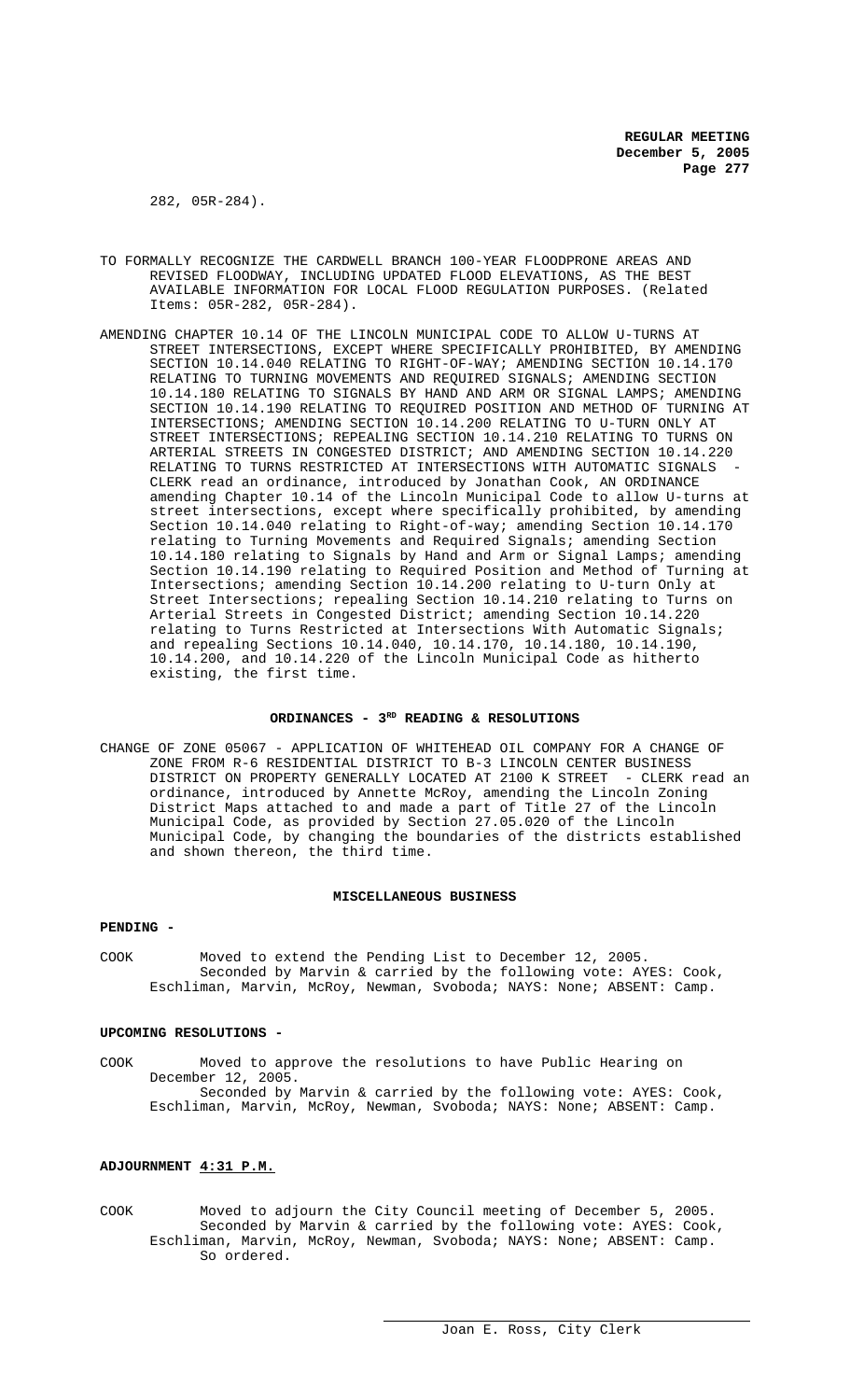Sandy L. Dubas, Senior Office Assistant